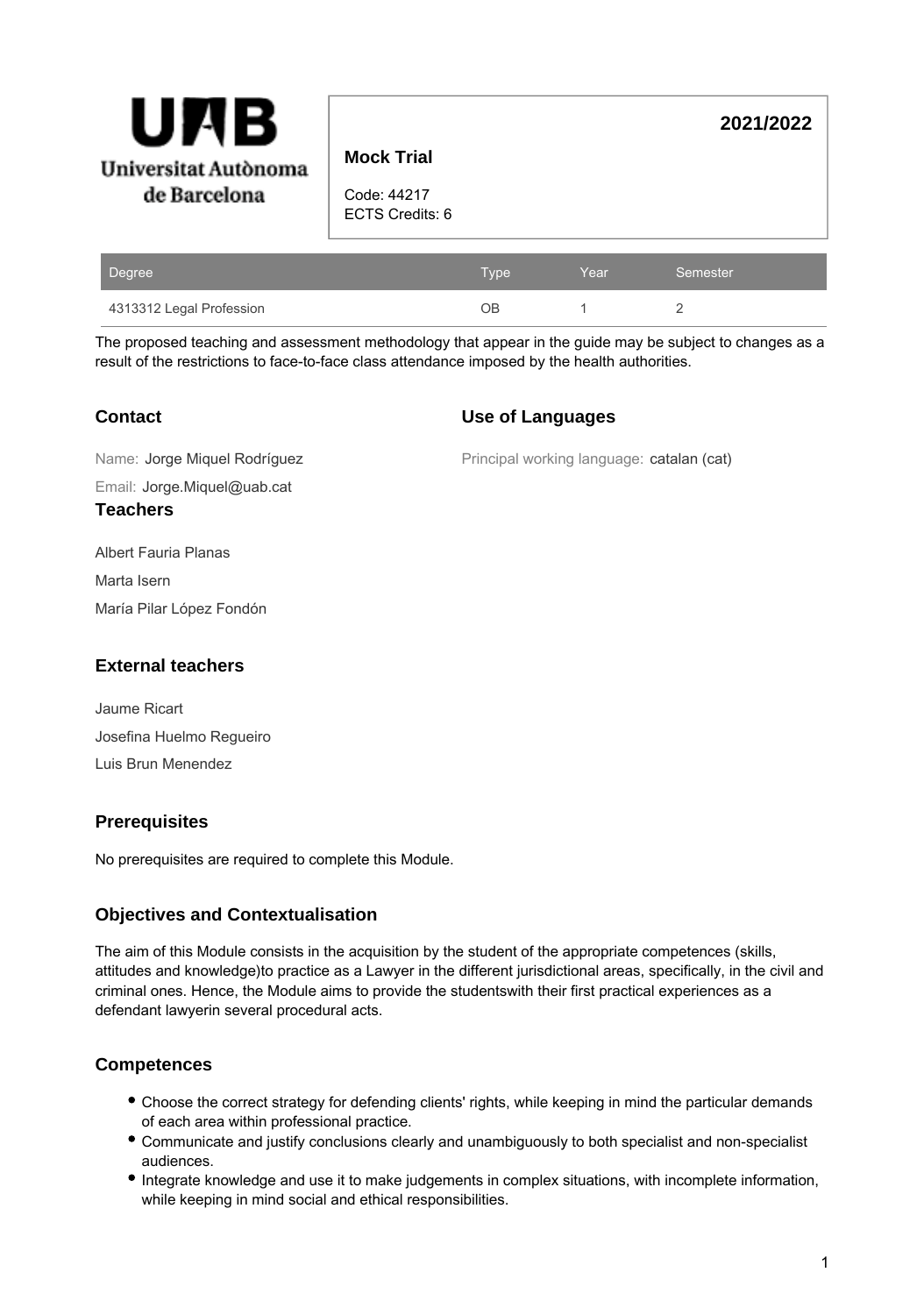- Know the techniques for ascertaining the facts in different types of procedure, especially the production of documents, examination and expert evidence.
- Present facts and their corresponding legal implications orally and in writing, in a way that is appropriate to the context and the addressees and, where necessary, to the established procedures.
- Put into practice the specialist academic knowledge acquired on the degree programme in order to avoid damage, risk or conflict with respect to clients' interests or regarding professional practice before the courts and other authorities and when offering consultancy services.

### **Learning Outcomes**

- 1. Communicate and justify conclusions clearly and unambiguously to both specialist and non-specialist audiences.
- 2. Conduct negotiations aimed at avoiding proceedings.
- 3. Integrate knowledge and use it to make judgements in complex situations, with incomplete information, while keeping in mind social and ethical responsibilities.
- 4. Master the techniques for gathering evidence.
- 5. Master the techniques of trial examination.
- 6. Present facts and their corresponding legal implications orally and in writing, in a way that is appropriate to the context and the addressees and, where necessary, to the established procedures.
- 7. Reflect the correct strategy in written and oral arguments throughout the process.

#### **Content**

The content of thisModule is integrated by two major elements. On the one hand, the preparation of cases and procedural acts related to the simulation procedures. On the other hand, the drafting and the holding of oral performances (audiences, hearings, trials ...) that are part of these processes.

#### **Methodology**

ATENTION: The methodology and the assessment may be have some modification depending on presential restrictions imposed by the health authorities.

The module consists of three sections: the simulation of civil judgments, the simulation of criminal trials and the interuniversity competition (triangular university competition of simulated trials).

- I) Simulation of civil processes
- This section will be carried out in six sessions.

-Each group (40 students) will be split into two subgroups (of 20 students each).

- Throughout the six sessions, each subgroup will analyse an "Verbal" type process case and a "Ordinary" type process case.

1) Drafting of the lawsuit and written answer to the lawsuit: these drafting will be done and delivered previously to the beginning of this Module. Specifically, these drafting will be done at the end of the Civil Litigation Module but assessed in this one. Moreover, In order to be able to draft these writings the basic information of the case will be published when needed at the appropriated time.

2) Preparation of the trial

3) Simulation of the trial

II)Simulation of Criminal processes

- -This section will be carried out in six sections
- -Each group (40 students) will split into two subgroups (of 20 students each).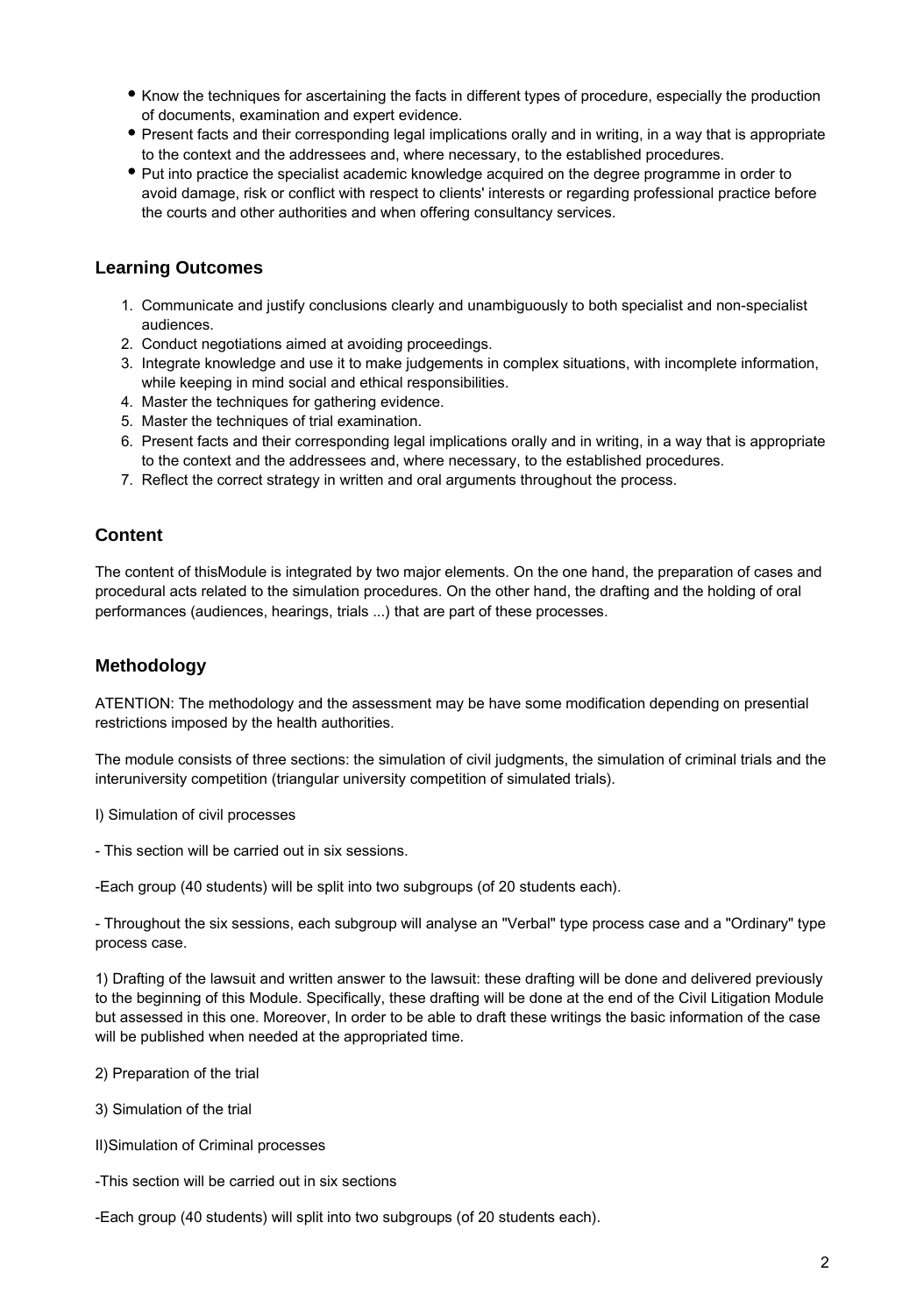-Throughout the six sessions each subgroup will analyse three different cases.

-The activities that will be carried out will be as follows:

1) Drafting of accusation and defense writings: This activity will only be done in one of the three cases that each subgroup will study. these drafting will be done and delivered previously to the beginning of this Module. Specifically, these drafting will be done at the end of the Criminal Litigation Module but assessed in this one. Moreover, In order to be able to draft these writings the basic information of the case will be published when needed and at the appropriate time.

2) Preparation of the trials: 1st, 2nd, 3rd and 4th sessions: under the supervision of the professor, the different problems presented by the three criminal cases that each subgroup has assigned will be analysed. Previously, students will be given the necessary documentation to prepare this.

3) Simulation of the trials: 5th and 6th sessions: Under a judge lead, the simulation of the oral act of the different cases will be carried out, where the students will have to assume the roles of lawyer, parties, prosecutor, witnesses, peers, etc.

III)Interuniversity competition

-The preparation for this competition will be achieved in five sessions.

-The first session, addressed to all the Module students, will be explanatory and informative.

-The remaining four sessions will unfold among the students who opt for the simulation of civil trials and those who do so for criminal trials. These sessions will be used to prepare the cases that will be defended on the day of the contest.

Annotation: Within the schedule set by the centre or degree programme, 15 minutes of one class will be reserved for students to evaluate their lecturers and their courses or modules through questionnaires.

| <b>Title</b>                    | <b>Hours</b> | <b>ECTS</b> | <b>Learning Outcomes</b> |
|---------------------------------|--------------|-------------|--------------------------|
| Type: Directed                  |              |             |                          |
| Teacher's explanation           | 3            | 0.12        | 3                        |
| Type: Supervised                |              |             |                          |
| Preparation of oral Proceedings | 30           | 1.2         | 5, 4, 2, 3               |
| Simulation of oral proceedings  | 15           | 0.6         | 5, 4, 1, 6               |
| Type: Autonomous                |              |             |                          |
| Drafting og writings            | 45           | 1.8         | 7, 3, 6                  |
| Personal work of the student    | 48           | 1.92        | 7, 3, 6                  |

### **Activities**

#### **Assessment**

All the activities of the Module will be evaluated, thus simulation of civil, criminal and the simulation within the Interuniversity competition will be assessed individually and will be part of the final mark

-The activities that will be evaluated and the ratio of each one in the final grade: